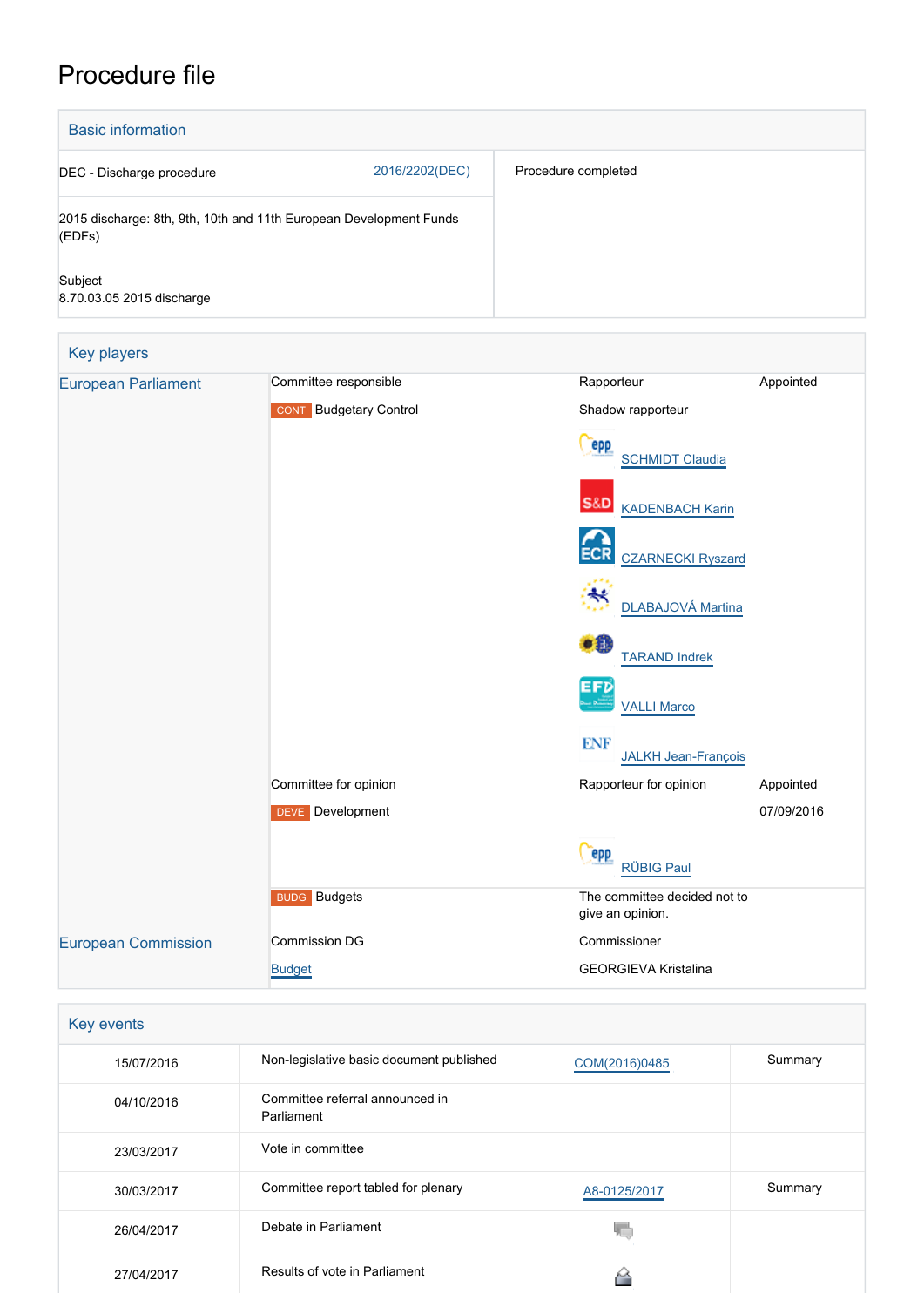| 27/04/2017 | Decision by Parliament                  | T8-0145/2017 | Summary |
|------------|-----------------------------------------|--------------|---------|
| 27/04/2017 | End of procedure in Parliament          |              |         |
| 29/09/2017 | Final act published in Official Journal |              |         |

| <b>Technical information</b> |                           |
|------------------------------|---------------------------|
| Procedure reference          | 2016/2202(DEC)            |
| Procedure type               | DEC - Discharge procedure |
| Stage reached in procedure   | Procedure completed       |
| Committee dossier            | CONT/8/07429              |

#### Documentation gateway

| Court of Auditors: opinion, report                     |             | N8-0075/2016<br>OJ C 375 13.10.2016, p. 0287 | 14/07/2016 | CofA | Summary |
|--------------------------------------------------------|-------------|----------------------------------------------|------------|------|---------|
| Court of Auditors: opinion, report                     |             | N8-0098/2016<br>OJ C 409 05.11.2016, p. 0006 | 14/07/2016 | CofA |         |
| Non-legislative basic document                         |             | COM(2016)0485                                | 15/07/2016 | EC   | Summary |
| Supplementary non-legislative basic<br>document        |             | 05376/2017                                   | 14/02/2017 | CSL  | Summary |
| Supplementary non-legislative basic<br>document        |             | 05377/2017                                   | 14/02/2017 | CSL  | Summary |
| Supplementary non-legislative basic<br>document        |             | 05378/2017                                   | 14/02/2017 | CSL  | Summary |
| Supplementary non-legislative basic<br>document        |             | 05379/2017                                   | 14/02/2017 | CSL  | Summary |
| Committee draft report                                 |             | PE593.839                                    | 16/02/2017 | EP   |         |
| Committee opinion                                      | <b>DEVE</b> | PE597.491                                    | 06/03/2017 | EP   |         |
| Amendments tabled in committee                         |             | PE600.910                                    | 07/03/2017 | EP   |         |
| Committee report tabled for plenary, single<br>reading |             | A8-0125/2017                                 | 30/03/2017 | EP   | Summary |
| Text adopted by Parliament, single reading             |             | T8-0145/2017                                 | 27/04/2017 | EP   | Summary |

#### Final act

Budget 2017/1630 OJ L 352 29.09.2017, p. 0143 Summary

## 2015 discharge: 8th, 9th, 10th and 11th European Development Funds (EDFs)

PURPOSE: presentation of the 2015 report from the Court of Auditors of the European Union on the activities funded by the 8th, 9th, 10th and 11th European Development Funds (EDFs).

BACKGROUND: the EDFs provide European Union assistance for development cooperation to the African, Caribbean and Pacific (ACP) states and overseas countries and territories (OCTs). EDF spending and cooperation instruments aim to overcome poverty, and to promote sustainable development and the integration of ACP countries and OCTs in the world economy.

The EDFs are funded by the EUs Member States and are implemented either through individual projects or by providing budget support (a contribution to a countrys general budget for a specific policy or objective).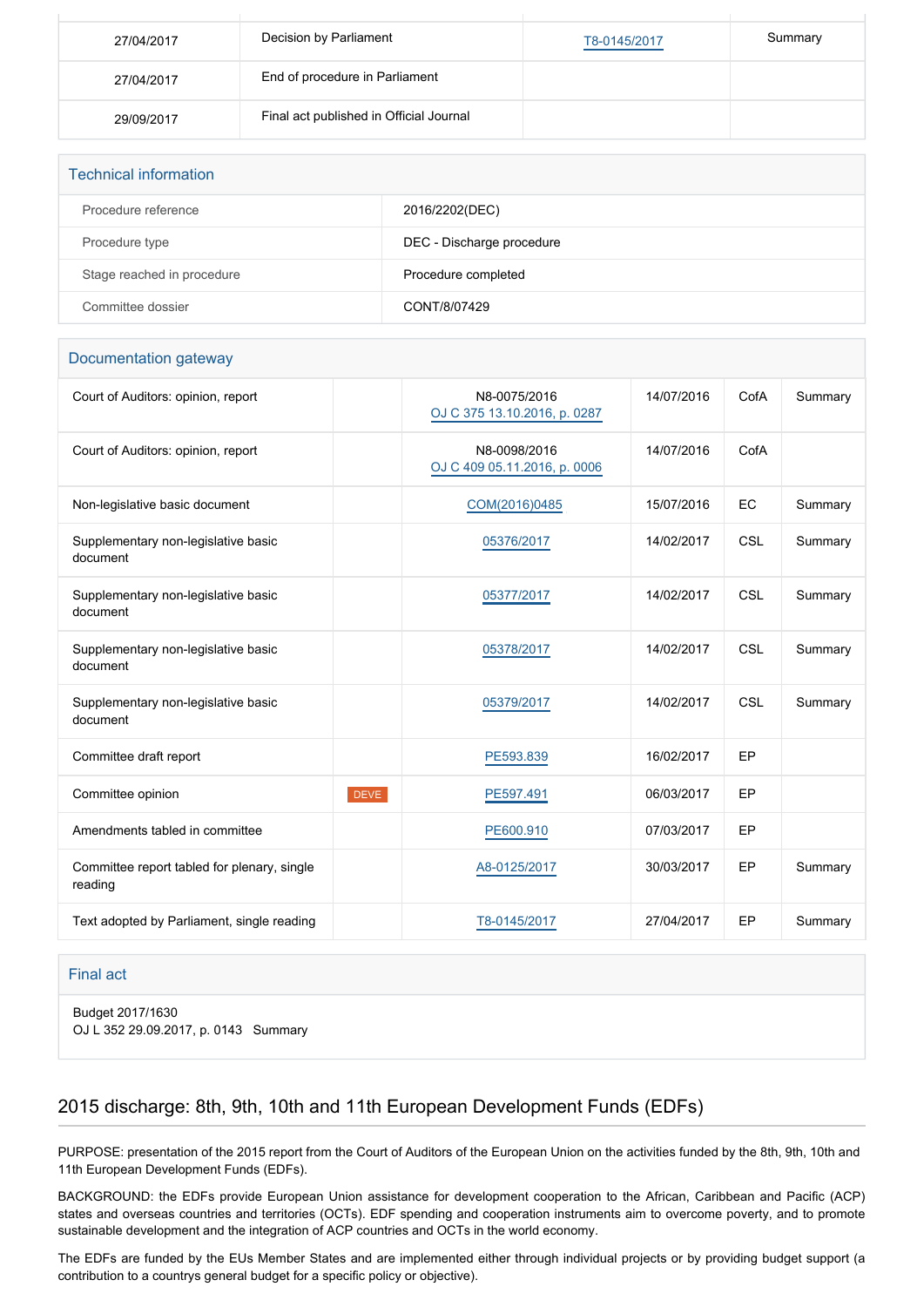Each EDF is governed by its own financial regulation.

CONTENT: external aid financed by the EDFs is implemented in a high risk environment, notably due to the geographically dispersed activities and weak institutional and administrative capacity in partner countries. They are managed outside the framework of the EU budget by the European Commission and, for some assistance, by the European Investment Bank (EIB).

Discharge procedure: due to the intergovernmental nature of the EDFs, the European Parliament has a more limited role in their functioning than that it exercises for the development cooperation instruments financed by the EU general budget: notably, it does not intervene in the establishment and allocation of EDF resources. However, the European Parliament is the discharge authority, except for the Investment Facility managed by the EIB.

The audited amount in the framework of the EDF was EUR 3.1 billion.

The Courts main conclusions are set out in a Statement of Assurance of which the main elements may be summarised as follows:

Statement of assurance:

Reliability of the accounts: the Court stated that the consolidated accounts of the European Union for the year ended 31 December 2015 present fairly, in all material respects, the financial position of the Union as at 31 December 2015, the results of its operations, its cash flows, and the changes in net assets for the year then ended, in accordance with the Financial Regulation and with accounting rules based on internationally accepted accounting standards for the public sector.

Regularity of the transactions underlying the accounts (revenue): revenue underlying the accounts for the year ended 31 December 2015 is legal and regular in all material respects.

Legality and regularity of payments underlying the accounts: based on the audit, the Court estimated that the most likely error rate for expenditure transactions from the 8th, 9th, 10th and 11th EDFs is 3.8%. The Court gave an adverse opinion on the legality and regularity of payments underlying the accounts.

Nature of errors found: EDF expenditure on budget support and in multi-donor actions carried out by international organisations is significantly less prone to error than other EDF payments. However, this is linked to the nature of funding and the considerable flexibility that the Commission can apply when deciding whether the general conditions have been met.

Overall, as in previous years, the level of error found in EDF expenditure including in some final claims which had been subject to expenditure verifications and external audits point to weaknesses in the ex ante checks. Errors due to the absence of supporting documents to justify expenditure and non-compliance with procurement rules (see examples) were the cause of more than two-thirds of the estimated level of error.

Overall, if all the information had been used by the Commission to correct errors it committed itself or made by the beneficiaries for projects financed by the EDFs, the estimated level of error would have been 1.7 percentage points lower.

Procurement and supporting documents: the Court audited the procurement of agricultural product testing laboratory equipment in Ethiopia and found that the contract was awarded directly to a company without following the required competitive tendering procedure. In addition, the selected company was acting only as an intermediary and was not the authorised distributor of the procured equipment.

It also examined the expenditure on laboratory, information technology and office equipment in Mozambique that was financed by an EDF project. For four of the ten sampled payments, we were not provided with sufficient supporting documentation for the procurement and delivery of these items.

Corrective measures: the Commissions Directorate-General for International Cooperation and Development, which manages almost all of the spending under the EDFs, adopted a new action plan in 2015 to address weaknesses in its control system. It is too early for us to assess progress on these actions. We also found that the previous action plan, adopted in 2013, has been mostly implemented, with 19 actions concluded and the remaining four being underway at the end of 2015.

Courts recommendations: to remedy the elements mentioned above, the Court recommended that the Commission:

- expand the use of the quality grid to audits and expenditure verifications contracted directly by beneficiaries;
- adapt the terms of reference of audits and expenditure verifications with a view to obtaining all relevant information on the actual work done that is necessary to assess their quality using the new quality grid;
- assess the costs and benefits of improving the monitoring of audits and expenditure verifications contracted directly by beneficiaries by including them in the new audit application;
- apply appropriate sanctions to entities that do not comply with their obligation to provide essential supporting documentation for the Courts audit;
- for payments under indirect management with beneficiary countries, (i) support the declaration of assurance with the statistically most reliable evidence available, and (ii) distinguish between forms of aid with different risk profiles, as is done for payments under direct management; and
- revise the estimate of its future corrective capacity by excluding from the calculation (i) recoveries of unspent prefinancing and earned interest, and (ii) cancellations of recovery orders previously issued.

Overall, the Commission accepted the recommendations and stated that it shall improve its assessment of risk and level of error for expenditure involving indirect management with beneficiary countries.

#### 2015 discharge: 8th, 9th, 10th and 11th European Development Funds (EDFs)

PURPOSE: to present the final accounts of the 8<sup>th, 9th</sup>, 10<sup>th</sup> and 11<sup>th</sup> European Development Funds (EDF) for the financial year 2015.

CONTENT: this communication presents the final accounts of the 8<sup>th, 9th</sup>, and 10<sup>th</sup> which have been prepared in accordance with Title IX of the Financial Regulation of the 11<sup>th</sup> European Development Fund and which must be presented to the European Parliament, the Council and the Court of Auditors.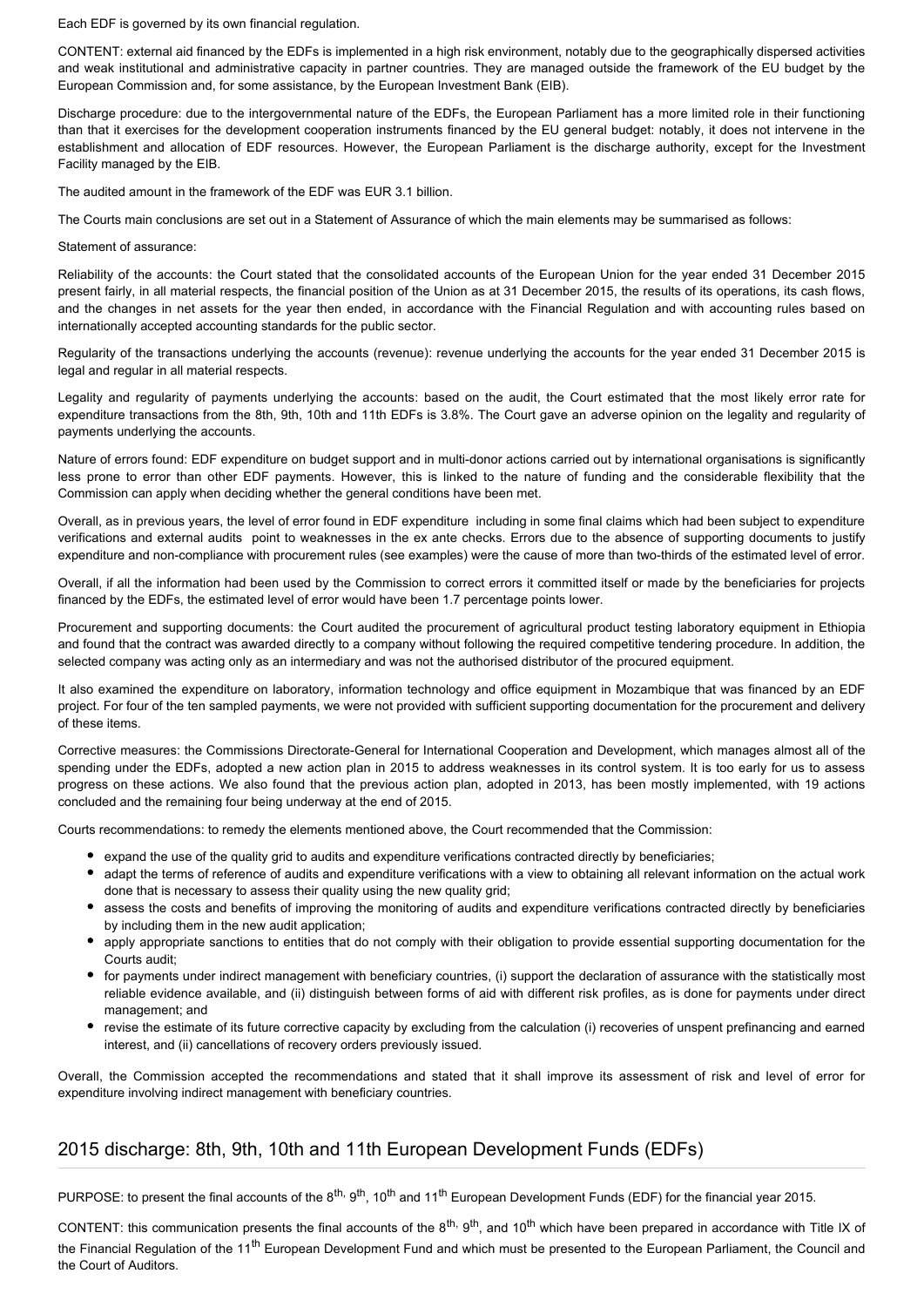The document also includes a note accompanying the accounts in which the accounting officer in charge of the EFD audit certifies that the accounts present a true and fair view of the financial position of the European Development Funds in all material aspects (signed declaration of assurance).

1. EDF objectives and implementation: the EDF is the main instrument for providing Union aid for development cooperation to the African, Caribbean and Pacific (ACP) States and Overseas Countries and Territories (OCTs). The 1957 Treaty of Rome made provision for its creation with a view to granting technical and financial assistance, initially limited to African countries which at that time were still colonised and with which some Member States had historical links.

The EDF is not funded by the European Union's budget. It is established by an internal agreement of the Representatives of the Member States, sitting within the Council, and managed by a specific committee. The European Commission is responsible for the financial implementation of the operations carried out with EDF resources and the European Investment Bank (EIB) manages the Investment Facility.

How is the EDF funded: unlike the EU, the EDF is a fund operating on the basis of multiannuality. Each EDF establishes an overall fund to implement development cooperation during a period of usually five years. The EDF resources are ad hoc contributions from the EU Member States. Approximately every five years, Member State representatives meet at intergovernmental level to decide on an overall amount that will be allocated to the fund and to oversee its implementation. The Commission then manages the fund in accordance with the Union policy on development cooperation. Since Member States have their own development and aid policies in parallel to the Union policy, the Member States must coordinate their policies with the EU to ensure they are complementary.

During the period 2014-2020, the geographic aid granted to ACP States and OCTs will continue to be mainly funded by the EDF. Each EDF is governed by its own Financial Regulation which requires the preparation of financial statements for each individual EDF. Accordingly, financial statements are prepared separately for each EDF in respect of the part that is managed by the Commission. These financial statements are also presented in an aggregated way so as to provide a global view of the financial situation of the resources for which the Commission is responsible.

11th EDF: the Internal Agreement establishing the 11<sup>th</sup> EDF was signed by the participating Member States, meeting within the Council, in June 2013. It came into force on 1 March 2015. In order to assure continuity between the end of the 10<sup>th</sup> EDF and the entry into force of the 11  $<sup>th</sup>$  EDF, the Commission proposed transitional measures.</sup>

At the same time the 10<sup>th</sup> EDF Financial Regulation was amended and the new Financial Regulation applicable to the transition period was adopted. They entered into force on 30 May 2014.

At the adoption of the Multi-annual Financial Framework for 2014-2020, it was decided that geographical cooperation with the ACP States would not be integrated into the EU budget (budgetised), but would continue to be funded through the existing intergovernmental EDF.

Discharge procedure: the EDF annual accounts and resource management are overseen by its external auditor, the ECA, which draws up an annual report for the European Parliament and the Council. The final control is the discharge of the financial implementation of the EDF resources for a given financial year. The European Parliament is the discharge authority of the EDF. This means that following the audit and finalisation of the annual accounts it falls to the Council to recommend and then to the Parliament to decide whether to grant discharge to the Commission for the financial implementation of the EDF resources for the preceding financial year. This decision is based on a review of the accounts and the annual report of the ECA (which includes an official statement of assurance) and replies of the Commission, and also following questions and further information requests to the Commission.

On 2 March 2015, the Council adopted the 11th EDF Financial Regulation and the Implementation Rules. They entered into force on 6 March 2015.

Investment facility: within the framework of the ACP-EU Partnership Agreement, the Investment Facility was established. This Facility is used to support private sector development in the ACP States.

As the Investment Facility is not managed by Commission, it is not consolidated in the first part of the annual accounts the financial statements of the EDF and the related report on financial implementation.

EDF not budgeted: when the Multi-annual Financial Framework for 2014-2020 was adopted, it was decided that geographical cooperation with the ACP States would not be integrated into the EU budget (budgetised), but would continue to be funded through the existing intergovernmental EDF.

Discharge procedure: the EDF annual accounts and resource management are overseen by its external auditor, the European Court of Auditors (hereinafter referred to as the ECA), which draws up an annual report for the European Parliament and the Council.

The final control is the discharge of the financial implementation of the EDF resources for a given financial year. The European Parliament is the discharge authority of the EDF. This means that following the audit and finalisation of the annual accounts it falls to the Council to recommend and then to the European Parliament to decide whether to grant discharge to the Commission for the financial implementation of the EDF resources for a given financial year.

2. Overall financial implementation of the EDFs in 2015: the report concentrates on the implementation of the EDFs and presents:

- the financial statement funds managed by the European Commission (financial statements and explanatory notes);

- the financial statement of the European Investment Bank (EIB) including the management of the Investment Facility;

- the presentation of the consolidated accounts of the Bêkou Trust Fund for external actions under an agreement concluded with other donors. These trust funds may be created for emergency, post-emergency and thematic actions.

The first multi-donor EU Trust Fund called Bêkou, which means "hope" in Sango, was established on 15 July 2014, by the European Union (represented by DGs DEVCO and ECHO, and the EEAS) and three of its Member States (Germany, France and the Netherlands), with the aim to promote the stabilisation and reconstruction of the Central African Republic. It has been established for a maximum duration of 60 months.

Financial statements of the EDF: the second part of the document presents statistical tables and figures of EDF implementation, including risk management.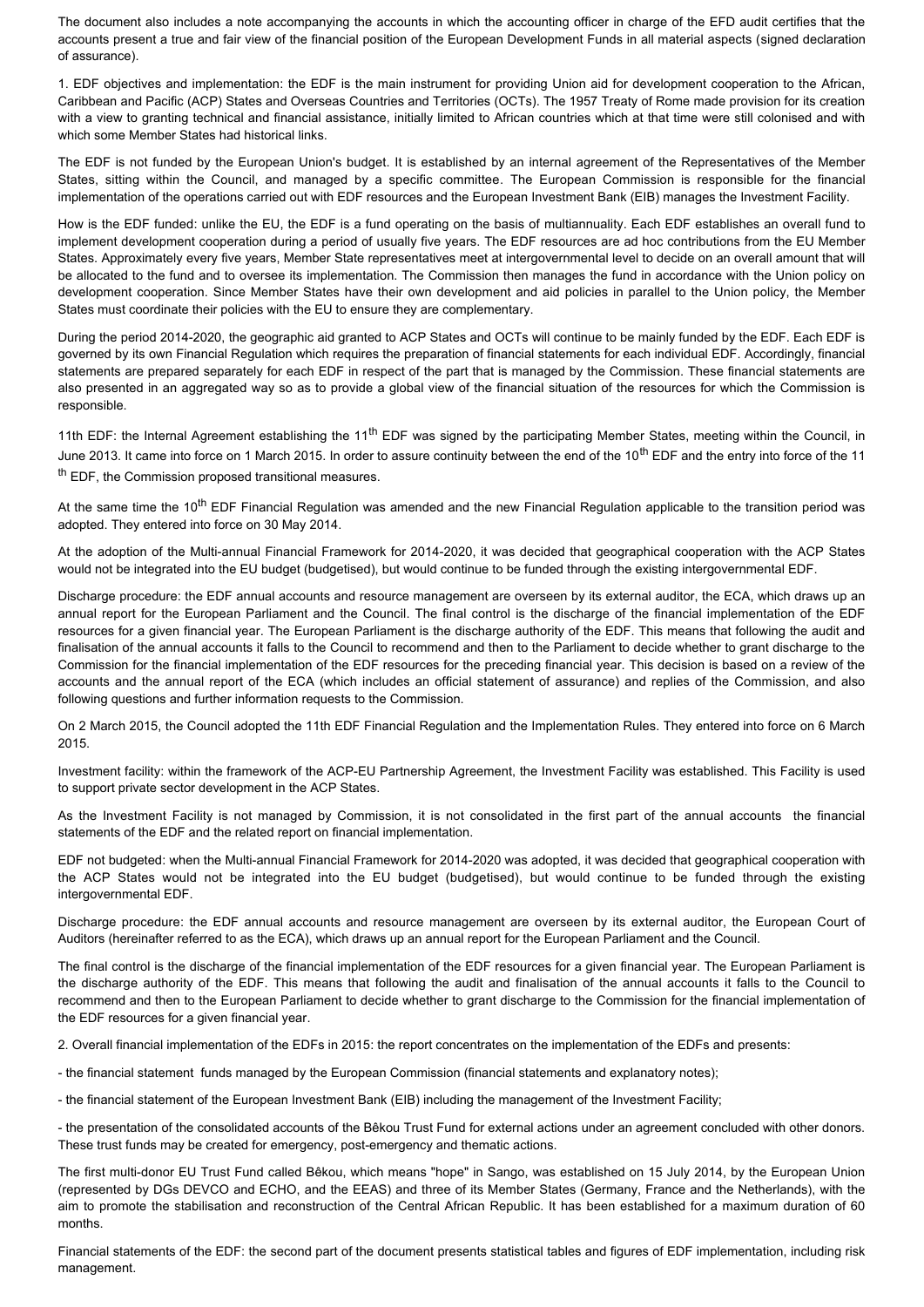The document presents in particular the main projects funded by the former EDFs (they show the amounts decided, contracted and paid as regards the  $6<sup>th</sup>$ ,  $7<sup>th</sup>$ ,  $8<sup>th</sup>$  and  $9<sup>th</sup>$  EDF).

The first multi-donor EU Trust Fund called Bêkou, was established on 15 July 2014, by the EU and Germany, France and the Netherlands, with the aim to promote the stabilisation and reconstruction of the Central African Republic. The maximum duration of the Bêkou Trust fund is 60 months.

The EDF financial statements: the second part of the document presents statistical tables and figures concerning EDF implementation, including risk management.

The document presents in particular major projects funded by the previous EDFs (whose amounts have all been committed but are gradually paid as and when the implementation of projects requires it).

Previous EDFs: as the Sixth EDF was closed in 2006 and the Seventh EDF was closed in 2008, the annual accounts no longer contain implementation tables for these EDFs. However, implementation of the transferred balances can be found in the Ninth EDF.

10th EDF: the ACP-EC Partnership Agreement signed on 23 June 2000 in Cotonou by the Member States of the European Community and the States of Africa, the Caribbean and the Pacific (ACP States) entered into force on 1 April 2003. The Cotonou Agreement was amended twice, firstly by the agreement signed in Luxembourg on 25 June 2005, secondly by the agreement signed in Ouagadougou on 22 June 2010. The Internal Agreement on the financing of Community aid under the multiannual financial framework for the period 2008-2013 in accordance with the revised Cotonou Agreement, adopted by the Representatives of the Governments of the Member States of the European Community on 17 July 2006, entered into force on 1 July 2008.

Under the Cotonou Agreement, the second period (2008-2013) of Community aid to the ACP States and OCTs is funded by the 10th EDF for an amount of EUR 22 682 million, of which:

- EUR 21 966 million is allocated to the ACP countries in accordance with the multiannual financial framework set out in Annex Ib to the revised Cotonou Agreement, of which EUR 20 466 million is managed by the European Commission;
- EUR 286 million is allocated to the OCTs in accordance with Annex IIAa of the revised Council Decision on the association of the OCTs with the European Community, of which EUR 256 million is managed by the European Commission;
- EUR 430 million is for the Commission to finance the costs arising from the programming and implementation of 10th EDF resources.

According to the "Sunset clause" of the 10th EDF, (articles 1(4) and 1(5) of the 10th EDF Internal Agreement) no funds could be committed after 31 December 2013. Uncommitted funds were transferred to the 11th EDF performance reserve.

By the entry into force of the 11th EDF, a total of EUR 1 630 million had been de-committed from former EDF's and were therefore potentially available to the Bridging Facility, of which EUR 1 595 million were allocated and are accounted for under the 11th EDF, and EUR 4 million remained unallocated on the Bridging Facility and returned to the original performance reserve.

11th EDF: the third period (2014-2020) of Community aid to the ACP States and OCTs is funded by the 11th EDF for an amount of EUR 30 506 million, of which:

- EUR 29 089 million is allocated to the ACP countries of which EUR 27 955 million is managed by the European Commission;
- EUR 364.5 million is allocated to the OCTs of which 359.5 million is managed by the European Commission;
- EUR 1 052.5 million is for the Commission to finance the costs arising from the programming and implementation of 11th EDF resources.

The report sets out a series of tables showing how these resources were used during the financial year 2015.

At 31.31.2015, the net assets amount to EUR 980 million (against EUR 932 million at 31.12.2014).

#### 2015 discharge: 8th, 9th, 10th and 11th European Development Funds (EDFs)

#### Council Recommendation : 8<sup>th</sup> EDF

Having regard to the Internal Agreement between the Representatives of the Governments of the Member States, meeting within the Council, on the financing and administration of the Community aid under the Second Financial Protocol to the fourth ACP-EC Convention setting up, amongst others, the 8<sup>th</sup> European Development Fund (eighth EDF) and after having examined the revenue and expenditure account and the balance sheet relating to the operations of the 8<sup>th</sup> EDF as at 31 December 2015 and the Annual Report of the Court of Auditors on the activities funded by the  $8^{th}$ ,  $9^{th}$ , 10<sup>th</sup> and 11<sup>th</sup> EDFs concerning the financial year 2015, together with the Commissions replies, the Council recommended the European Parliament to give the Commission a discharge in respect of the implementation of the operations of the  $8^{th}$  EDF for the financial year 2015.

This recommendation is not accompanied by any further observations. The Council considered that the overall implementation by the Commission of the operations of the  $8<sup>th</sup>$  EDF has been satisfactory.

## 2015 discharge: 8th, 9th, 10th and 11th European Development Funds (EDFs)

Council Recommendation : 11<sup>th</sup> FDF

Having regard to the Internal Agreement between the Representatives of the Governments of the Member States of the European Union, on the financing of European Union aid under the multiannual financial framework for the period 2014 to 2020, in accordance with the ACP-EU Partnership Agreement, and on the allocation of financial assistance for the Overseas Countries and Territories to which Part Four of the Treaty on the Functioning of the European Union applies setting up the 11<sup>th</sup> EDF and after having examined the revenue and expenditure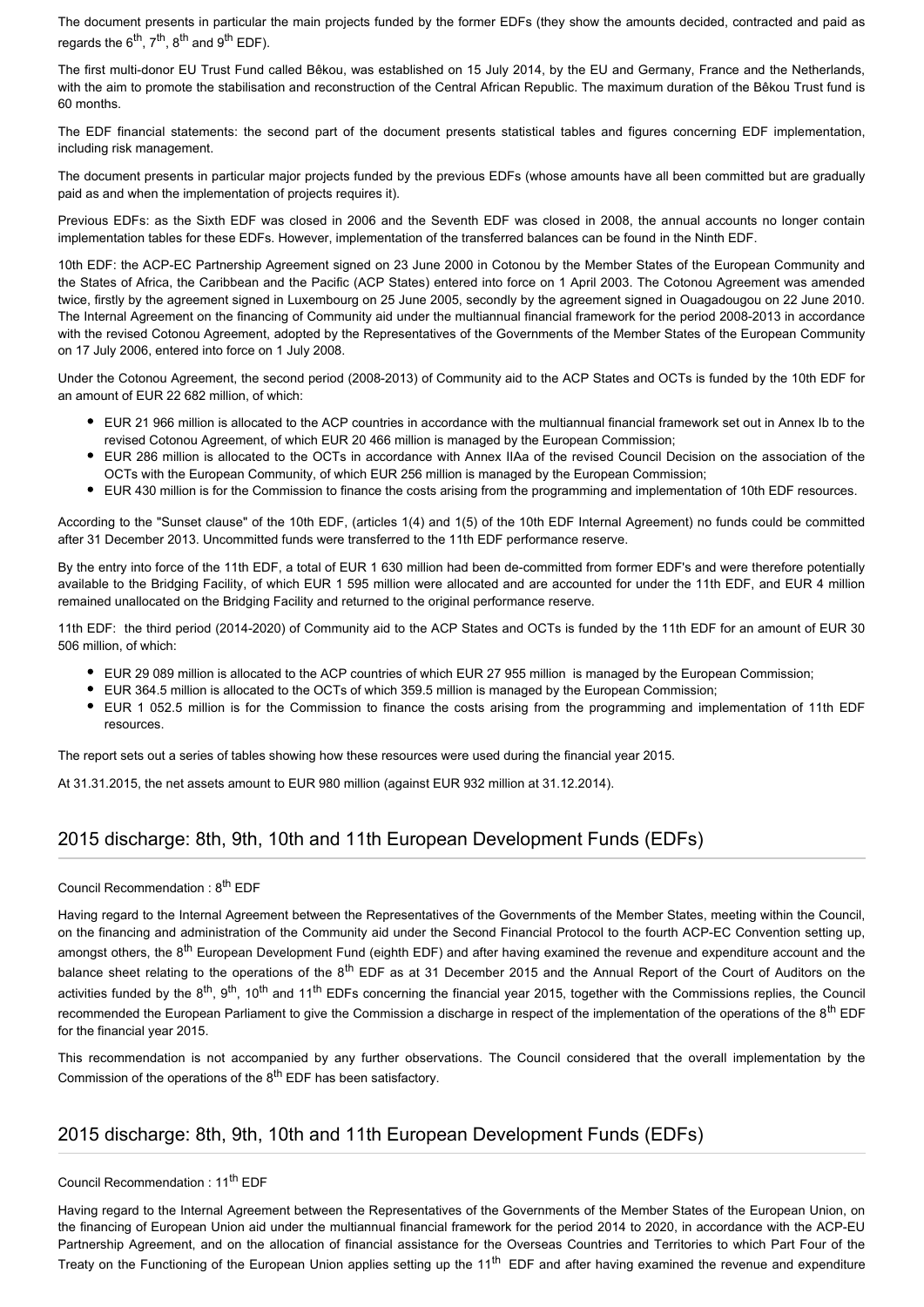account and the balance sheet relating to the operations of the 11<sup>th</sup> EDF as at 31 December 2015, and the Annual Report of the Court of Auditors on the activities funded by the 8<sup>th</sup>, 9<sup>th</sup>, 10<sup>th</sup> and 11<sup>th</sup> European Development Funds (EDFs) concerning the financial year 2015. together with the Commissions replies, the Council recommended the European Parliament give the Commission a discharge in respect of the implementation of the operations of the  $11<sup>th</sup>$  EDF for the financial year 2015.

This recommendation is not accompanied by any further observations. The Council considered that the overall implementation by the Commission of the operations of the 11<sup>th</sup> EDF during the financial year 2015 has been satisfactory.

### 2015 discharge: 8th, 9th, 10th and 11th European Development Funds (EDFs)

#### Council Recommendation : 9<sup>th</sup> EDF

Having regard to the Internal Agreement between Representatives of the Governments of the Member States, meeting within the Council, on the Financing and Administration of Community Aid under the Financial Protocol to the Partnership Agreement between the African, Caribbean and Pacific States and the European Community and its Member States signed in Cotonou (Benin) on 23 June 2000 and the allocation of financial assistance for the Overseas Countries and Territories setting up, amongst others, the 9<sup>th</sup> European Development Fund (EDF) and having examined the revenue and expenditure account and the balance sheet relating to the operations of the 9<sup>th</sup> EDF as at 31 December 2015 and the Annual Report of the Court of Auditors on the activities funded by the  $8^{th}$ ,  $9^{th}$ ,  $10^{th}$  and  $11^{th}$  EDFs concerning the financial year 2015, together with the Commissions replies contained in that Annual Report, the Council recommended the European Parliament to give the Commission a discharge in respect of the implementation of the operations of the 9<sup>th</sup> EDF for the financial year 2015.

This recommendation is not accompanied by any further observations. The Council considered that the overall implementation by the Commission of the operations of the  $9<sup>th</sup>$  EDF has been satisfactory.

#### 2015 discharge: 8th, 9th, 10th and 11th European Development Funds (EDFs)

#### Council Recommendation : 10<sup>th</sup> EDF

Having regard to the Internal Agreement between the Representatives of the Governments of the Member States, meeting within the Council, on the financing of Community aid under the multiannual financial framework for the period 2008 to 2013 in accordance with the ACP-EC Partnership Agreement and on the allocation of financial assistance for the Overseas Countries and Territories setting up, amongst others, the 10<sup>th</sup> European Development Fund (EDF) and having examined the revenue and expenditure account and the balance sheet relating to the operations of the 10<sup>th</sup> EDF as at 31 December 2015 and the Annual Report of the Court of Auditors on the activities funded by the 8<sup>th</sup>, 9<sup>th</sup>, 10  $<sup>th</sup>$  and 11<sup>th</sup> EDFs concerning the financial year 2015, together with the Commissions replies contained in that Annual Report, the Council</sup> recommended the European Parliament give the Commission a discharge in respect of the implementation of the operations of the 10<sup>th</sup> EDF for the financial year 2015.

This recommendation is not accompanied by any further observations. The Council considered that the overall implementation by the Commission of the operations of the tenth EDF during the financial year 2015 has been satisfactory.

## 2015 discharge: 8th, 9th, 10th and 11th European Development Funds (EDFs)

The Committee on Budgetary Control adopted the report by Younous OMARJEE (GUE/NGL, FR) on discharge in respect of the implementation of the budget of the eighth, ninth, tenth and eleventh European Development Funds for the financial year 2015.

The committee called on the European Parliament to approve the closure of the eighth, ninth, tenth and eleventh European Development Funds for the financial year 2015.

Financial implementation in 2015: the report showed that in 2015, spending concerned four EDFs, in particular the eighth EDF, which amounted to EUR 12 480 million, the ninth EDF, which amounted to EUR 13 800 million, the tenth EDF, which amounted to EUR 22 682 million and the eleventh EDF, which amounted to EUR 30 506 million.

Members welcomed the fact that the Court of Auditors found that the final annual accounts present fairly, in all material respects, the EDFs financial position at 31 December 2015 and that the underlying were legal and regular in all material aspects.

Components of the assurance framework: Members welcomed the shift from a general reservation to the issuance of differentiated reservation as requested by Parliament in its previous EDF resolutions, namely (i) one thematic reservation for the two high-risk pending domains of grants in direct management (18 % of the total amount paid in 2015) and indirect management with international organisations; and (ii) a specific reservation for the African peace facility.

They welcomed the fact that a residual error rate (RER) study was carried out for the fourth consecutive year and has become a key tool within the control, monitoring and auditing strategy.

The Commission is called upon to: (i) continue refining the risk assessment of its activity based budgeting to further ensure an adequate level of sectorial assurance; (ii) maintain high methodological standards in its RER assessment as well as to extensively monitor and enforce financial corrections by Member States.

Results-based approach: the report considered it to be necessary to refrain from focusing on budgetary outturn as the sole management objective. It recalled that the regular monitoring and mapping of high risk factors (external, financial and operational) and their quantification, from identification to implementation phases, is a prerequisite not only for a good financial management and quality expenditure but also to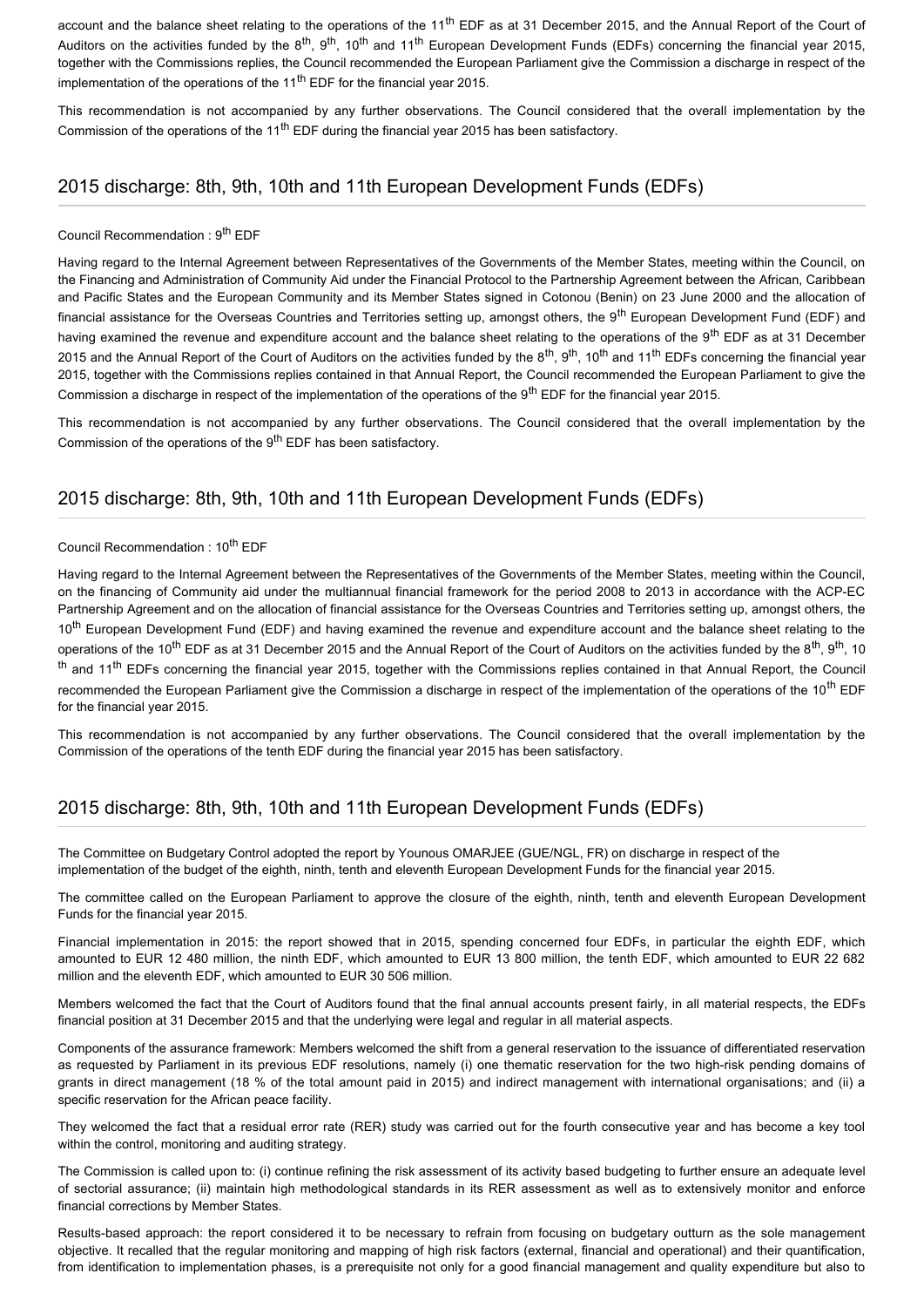ensure the credibility of Union interventions. It also stressed the need to regularly adapt the control environment and risk management functions to take into account the emergence of new forms of assistance instruments and facilities.

Aid effectiveness: with a view improving EDF aid effectiveness, Members underlined the need to: (i) prove that the value for money and results achieved with this support can be demonstrated, but also that coherence between external policies and actions of the Union and the objectives of development aid; (ii) ensure the partner country ownership of development results; (iii) adapt the mode of implementation of projects is adapted to the objectives pursued in each case and for each project; (iv) carry out an independent ex ante assessment that takes the social and environmental impact of the projects into account, as well as their added value; (vi) increase support for technical and administrative resources to improve the effectiveness of EDF aid in particular with regard to the complexity of rules.

Budgetary support: EUR 1 266 44 million out of EUR 5 746 million in total payments (or 22 %) were devoted in 2015 to budget support. Members considered that although budget support is a key-driver for change and to address main developments challenges, it carries a considerable fiduciary risk and should be granted only if it provides sufficient transparency, traceability, accountability and effectiveness alongside to proven commitment in policy reforms.

Trust funds: Members recognised the rationale for developing dedicated trusts funds as pooling instruments for financial resources from various stakeholders, with a view to increasing flexibility and speeding up the Union response to global international issues, major crises or emergency situations. The Commission is called upon to implement comprehensive control mechanisms to ensure political scrutiny, especially from Parliament, on the governance, management and implementation of these new instruments in the context of the discharge procedure.

The report also stressed the need to:

- improve the models of cooperation frameworks used with all international organisations to ensure in particular a more thorough control of the management costs;
- adapt the governance, coordination and respective responsibilities of stakeholders involved (i.e. the Commission services, the European External Action Service and the Union delegations) in the monitoring of the African Peace Facility funding and reporting on its ongoing projects;
- implement more synergies with the Union internal and horizontal policies with concrete OCTs-participation.

EDFs response to urgent global challenges: the report acknowledged that the EDF's funds are contributing to addressing the root causes of the current global refugee and migration crisis. They underlined that the EDF's funds must not be misused for purposes other than determined in the provisions such as secure border control and effective return measures. It called on the Commission to engage constructively to achieve synergies between the Union budget, the EDF and bilateral cooperation in order to address issues concerning migration crisis prevention.

As regards EIB contributions, Members took note that in 2015, EUR 936 million was allocated to ACP countries and OCTs in projects implemented in 15 countries and 6 regional groupings. They welcomed the EIBs efforts to contribute to a Union response to critical international matters. They invited the EIB to insist and give priority to long-term effect of investments and their contribution to sustainable development in all economic, social and environmental aspects.

Members considered that in the post-Cotonou agreement, further coherence should be ensured between the objectives of development and all the Unions external policies, and elements such as the fight against inequalities and actions in favour of sustainable development should be central.

Members recommended that the post-Cotonou agreement should: (i) go beyond economic questions and promotes an efficient political dialogue; (ii) recall that political dialogue is one of the keys to ensure aid performance and effectiveness; (ii) promote the empowerment and the participation of local communities and civil society in general; recognise the impact of climate change and its challenges and be more focused on the sustainable development of beneficiary countries and especially on the issue of energy self-efficiency.

# 2015 discharge: 8th, 9th, 10th and 11th European Development Funds (EDFs)

PURPOSE: to grant discharge to the European Commission in respect of the implementation of the budget of the European Development Funds for the financial year 2015.

NON-LEGISLATIVE ACT: Decision (EU) 2017/1630 of the European Parliament on discharge in respect of the implementation of the budget of the eighth, ninth, tenth and eleventh European Development Funds for the financial year 2015.

CONTENT: with the present decision, the European Parliament grants the Commission discharge in respect of the implementation of the budget of the eighth, ninth, tenth and eleventh European Development Funds for the financial year 2015.

This decision is in line with the European Parliament's resolution adopted on 27 April 2017 and comprises a series of observations that form an integral part of the discharge decision (please refer to the summary of the opinion of 27 April 2017).

# 2015 discharge: 8th, 9th, 10th and 11th European Development Funds (EDFs)

The European Parliament decided by 510 votes to 130, with 7 abstentions, to grant discharge to the Commission in respect of the implementation of the budget of the eighth, ninth, tenth and eleventh European Development Funds for the financial year 2015.

It also decided to approve the closure of the EDFs for the financial year 2015.

In its resolution accompanying the decision on discharge, adopted by 529 votes to 109 with 8 abstentions, Parliament welcomed the fact that the Court of Auditors, in its annual report, found that the final annual accounts present fairly, in all material respects, the EDFs financial position at 31 December 2015 and that the revenue underlying the accounts is legal and regular in all material aspects.

Financial implementation in 2015: Parliament showed that in 2015, spending concerned four EDFs, in particular the eighth EDF, which amounted to EUR 12 480 million, the ninth EDF, which amounted to EUR 13 800 million, the tenth EDF, which amounted to EUR 22 682 million and the eleventh EDF, which amounted to EUR 30 506 million. While regretting that the lack of payment credits faced by the